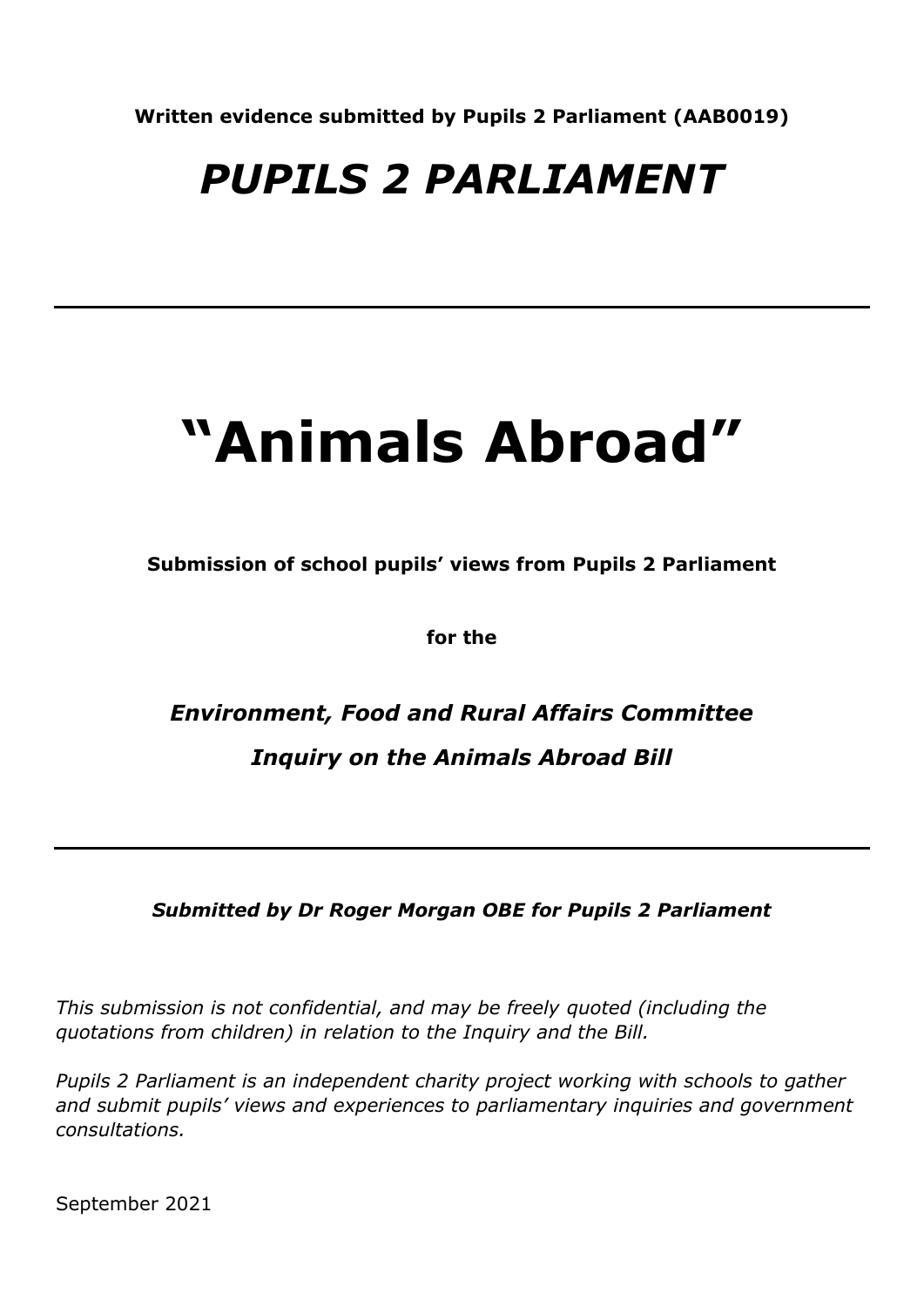# **INTRODUCTION**

- 1. Pupils 2 Parliament gathers school pupils' views for submission to Parliamentary Inquiries and Government consultations. Pupils' views are collected and faithfully reported independently, neutrally and without bias. Children and young people are asked for their views without adult influence on answers. The views gathered are therefore their own spontaneous 'unled' responses.
- 2. The project aims to provide children and young peoples' perspectives to national decision makers, and, importantly, enables children and young people to participate directly in democracy. Their views frequently provide valuable and often challenging 'fresh thinking' on even complex policy issues.
- 3. This submission gives the views of 32 children aged 9 to 11 from Knighton Church in Wales Primary School, Powys.
- 4. Their views were gathered in school by pupils individually completing an online Pupils 2 Parliament survey.
- 5. The pupils were all given the same online explanations of the issues involved in the consultation. These were independently prepared by Pupils 2 Parliament, and were worded neutrally. The survey questions asked were based on the issues set out in the inquiry's Call for Evidence.

# **Banning the export and import of hunting trophies**

- 6. Before explaining the issues set out in the Call for Evidence, and without suggesting answers, we asked the children to say whether they would or would not like to have something made of ivory.
- 7. Half the children said they were not sure, but of the rest, most (11) said they would like to have something made of ivory, compared with 6 who would not.
- 8. It is important to report to the Committee that the majority of the children said they did not know, before doing this consultation survey, that ivory comes from the tusks or horns of animals. 21 out of 31 answering this question did not know that.
- 9. Of those who did know the source of ivory, two quotations show the children's strong views: "no (I would not like to have something made of ivory) because it's hurting the animals and it's wrong"; "ivory is evil".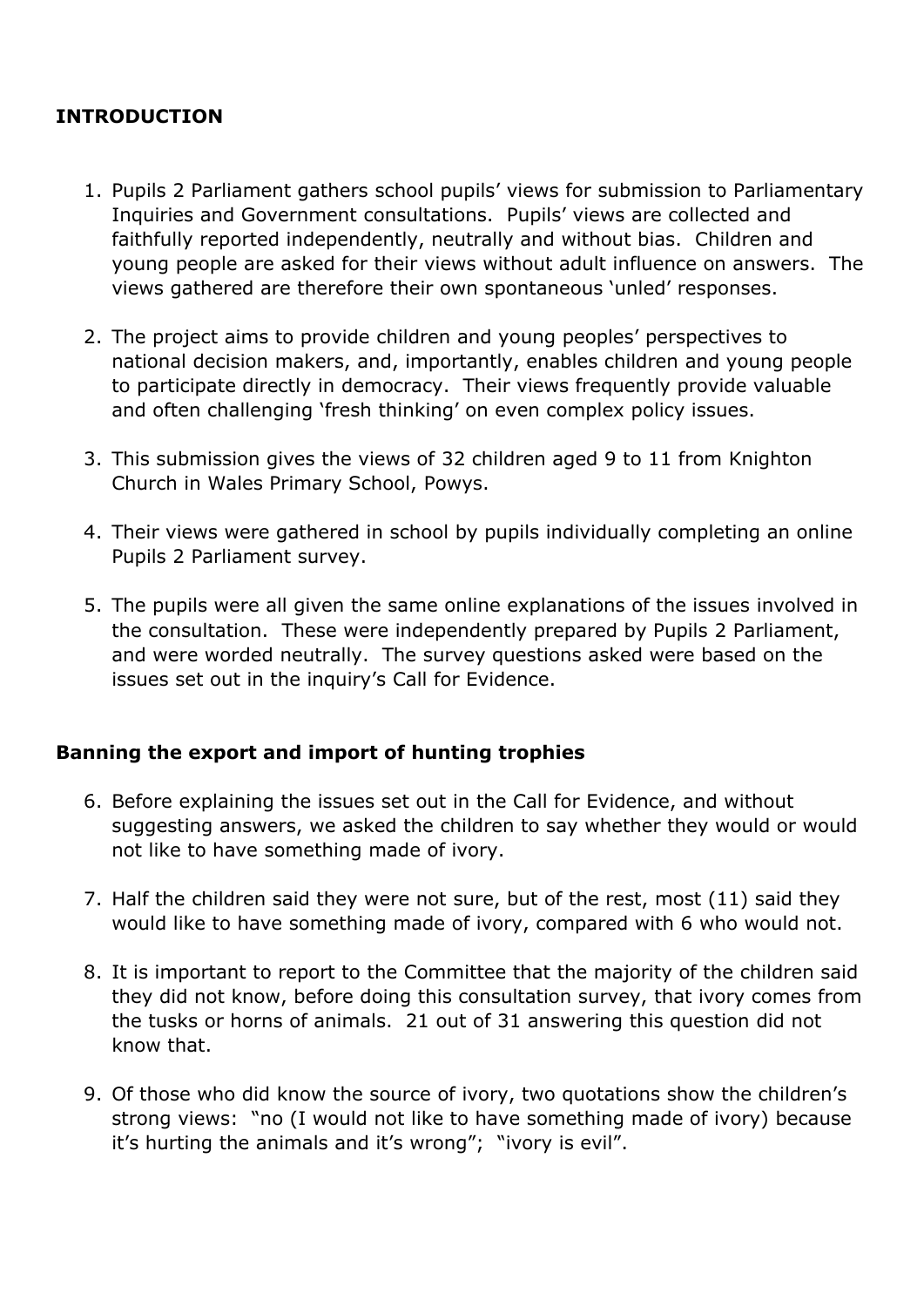- 10. 30 children answered the question from the Call for Evidence on whether they thought that banning people from bringing hunting trophies from rare animals into the UK would actually help to save rare animals abroad.
- 11. 9 said they were not sure. The majority of those who felt able to express an opinion one way or the other thought that such a ban would indeed help to save rare animals abroad. 14 said this, compared with 7 who thought a ban wouldn't actually have that effect.
- 12. One child wrote that they were in favour of the proposed ban "because they are killing rare animals just for a piece of gold, but we need more rare animals". Another wrote that without such a ban, "people would think it would be ok to kill".
- 13. One however did not think a ban would have the desired effect; "because the animal is already dead, it has already been harvested, so it won't change anything". They went on however, "if it was alive and rare, yes, ban it".

# **Animal trophies that pre-date the legislation**

- 14. We asked the children for their view, and reasons for it, on the question of whether or not to ban animal trophies that pre-date the legislation. We focused on trophies that long predate the legislation. We asked them whether or not they thought it is OK to buy or bring hunting trophies into the UK from animals that have already been hunted a long time ago, rather than animals that are being hunted these days.
- 15. The pupils voted strongly (by 18 votes out of a total of 31) that it is 'NOT OK' to buy or bring trophies into the UK from animals hunted in the past. 8 thought this is ok, and 5 said they were unsure. One reason given for regarding such a ban as ineffective in saving rare animals was that "it still isn't helping them stay alive".
- 16. These quotations illustrate the majority view in favour of banning import of animal trophies that long predate the legislation: "because people would like those things and then kill the animals to make or get it", "no, because they still killed the animal". One child focused on the question of ivory; "I think we should ban them (trophies that predate legislation) and stop ivory".
- 17. There are very clear messages here for the Government's moves to a stronger stance against ivory.
- 18. Only one child gave a reason for voting that it is OK to bring trophies into the UK from animals hunted a long time ago; simply "because it was a long time ago".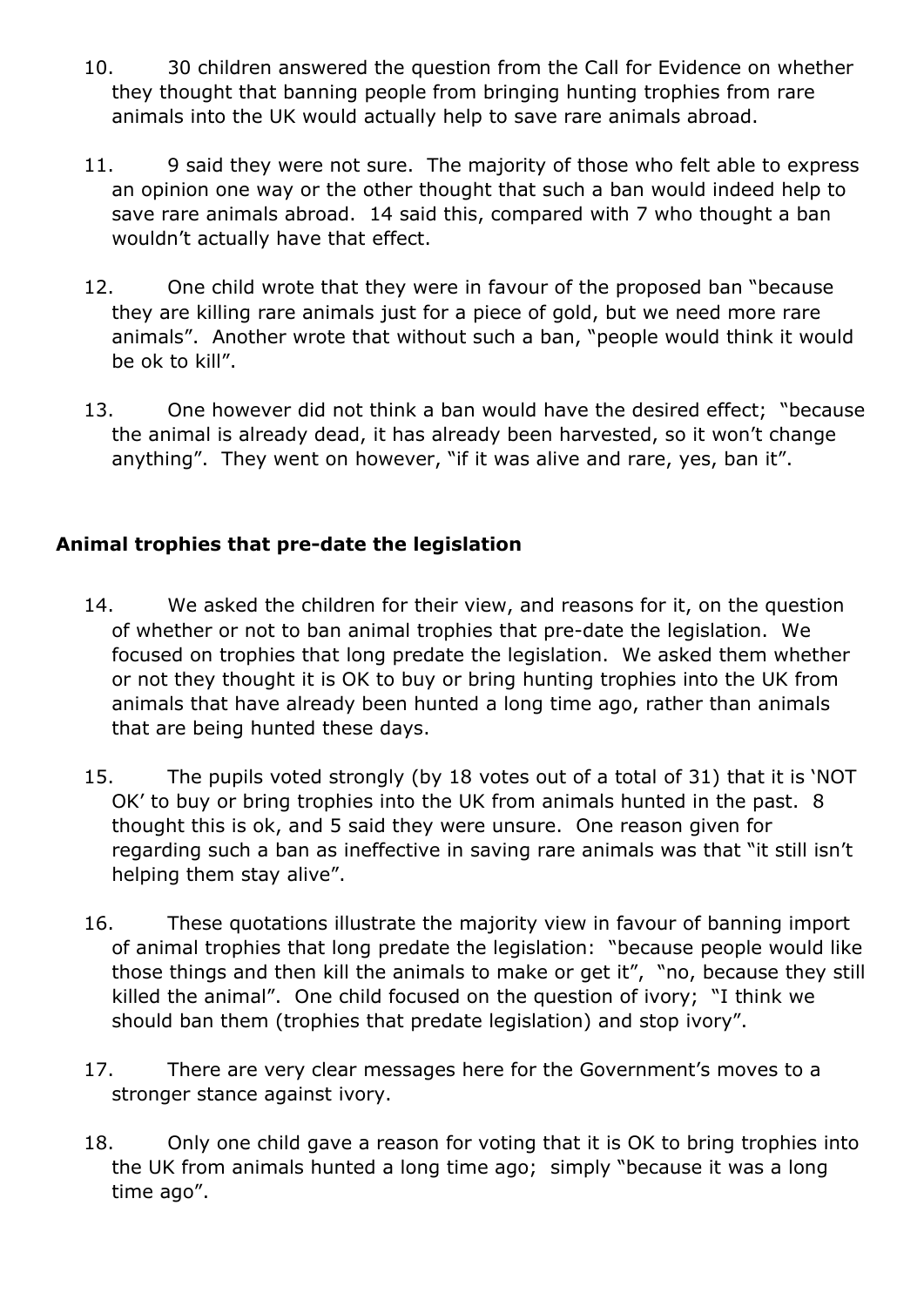# **Banning advertising and offering overseas activities and experiences involving unacceptable treatment of animals**

- 19. As a basis to consideration of participating in overseas activities and experiences involving animals, and before we introduced the issue of unacceptable treatment of the animals, we asked the children whether, if they were on a holiday abroad where they could have elephant rides, they would want to have an elephant ride.
- 20. Over half the children (17 out of 32 responding) said yes, they would want to have an elephant ride. Importantly though, 13 out of the 32 children said no, they would not want to have an elephant ride.
- 21. Many children wrote more about their thinking on this. Some saw an elephant ride as a desirable experience; "I would love an elephant ride", "it would be fun", "it would be amazing", "yes, it would be a good experience".
- 22. But many wrote of the reasons they would not want to take advantage of the offer to have an elephant ride.
- 23. Even though they were answering this question before we introduced the concept of unacceptable treatment of the animals, some would not want to ride on an elephant because it might hurt the elephant: "because it would hurt them", "because it could hurt the elephant depending on how old you are", "it will hurt the elephant's back and legs". There was also a concern that giving rides in hot countries might be harmful to the animals; "no, because of the heat". Importantly, these are the spontaneous views of primary aged children.
- 24. Two quotations summed up the views of many: "it would be fun, but not very fair on the elephants", "it might harm the elephants. As much as elephants are my favourite animal I would never do that to the animal".
- 25. One child saw a risk to themselves in taking such a ride: "you could fall off and hurt yourself".
- 26. Another spontaneously raised the issue of welfare for the animal giving the rides; "it depends on if the animal is happy and safe".
- 27. It is worth noting that the children's views on taking elephant rides remained stable, even after we had raised the question of ill-treatment further on in the survey. Asking them the same question about wanting elephant rides at the end of the survey, the balance of yes and no answers had not shifted. It looks as if children's existing positions on the issue are firmly held.
- 28. We asked the children whether they thought animals used to give rides would be looked after better or worse in countries abroad than in the UK. There was a strong view that such animals are likely to be looked after better here in the UK than abroad. Exactly half (14 out of 28) the children responding said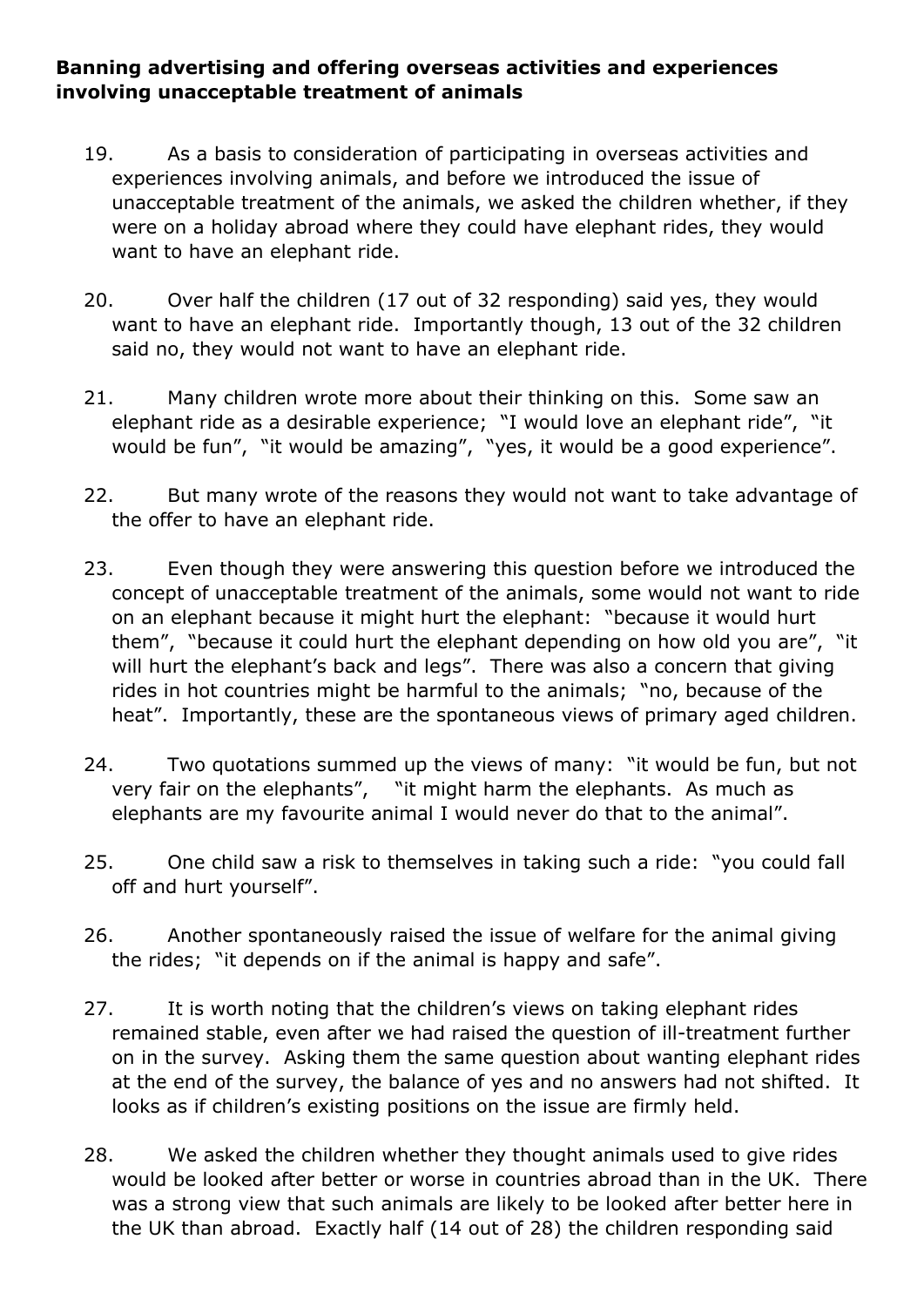that we probably look after those animals better in the UK than they do in other countries abroad. Only 4 thought such animals were probably better looked after abroad than here in the UK. A further 8 thought there was probably little difference between the UK and countries abroad in how well such animals are looked after. (3 said they were not sure).

- 29. It was striking that the main reason given by children for the view that animals giving rides abroad are less well looked after than in the UK was nothing to do with different approaches to welfare – it was that animals giving rides abroad would probably be living in hotter climates than in the UK, and the heat would cause distress to the animals giving rides. One quotation illustrates this view; "on really hot days they might suffer because if they are giving people rides it might really hurt them poor animals".
- 30. Consistently with their overall views, the great majority of the children (25 out of 30 responding) thought that fun activities involving animals abroad, like riding elephants or swimming with dolphins, are OK as long as those animals are being treated well. "If they are treated well, it is OK!", "as long as they treat them well and are not hot and get all the care they need".
- 31. The key issues for the children were whether or not animals used to give rides are being treated well, whether they are being hurt by the process of giving rides, and whether they are distressed by doing that in hot climates.
- 32. There remained a small number of children who were against animals being used to give rides, on principle and even if the animals are well looked after: "it isn't fair on the animals", "they still shouldn't be riding on elephants and swimming with dolphins".
- 33. We asked the children for their views on the idea of a legal ban on anyone in this country advertising or offering activities (like riding on elephants or swimming with dolphins) that involve animals abroad. 10 out of the 17 who expressed a view were in support of a legal ban – sometimes strongly so; "make it against the law because it is animal abuse".
- 34. Two children were not sure about a ban. One said it should depend on whether the animals were being hurt. "It is good to experience riding them, but we shouldn't hurt them".
- 35. Others raised other points about animal experiences abroad. Some thought it matters whether animals such as dolphins are trained for the activities on offer. A trained animal might not be able to survive in the wild, and so needs to carry on taking part in the activities it is trained for; "the ones you would swim with are trained so if they go out into the wild they might not know how to survive in the wild".
- 36. A few differentiated between the species which might be involved in animal experiences abroad; "I think we should swim with dolphins, but ban